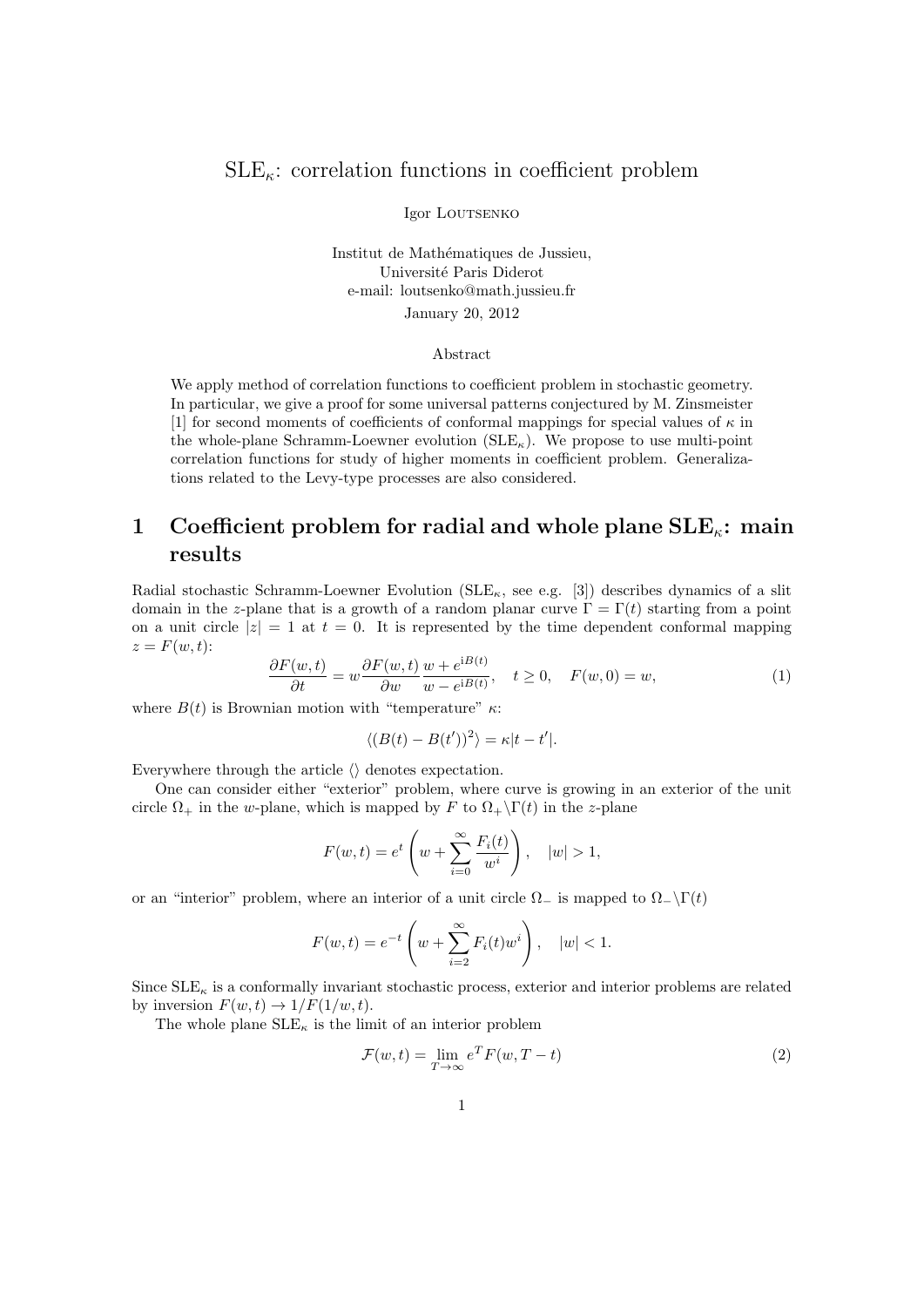describing the growth process in an infinite slit domain by "erasing" in time a curve/slit that starts at some point on the plane and goes to infinity. Here F maps an interior of a unit circle to  $C\Gamma(t)$ 

$$
\frac{\partial \mathcal{F}(w,t)}{\partial t} = -w \frac{\partial \mathcal{F}(w,t)}{\partial w} \frac{w + e^{iB(t)}}{w - e^{iB(t)}}, \quad \mathcal{F}(w,t) = e^t \left(w + \sum_{i=2}^{\infty} \mathcal{F}_i(t) w^i\right), \quad |w| < 1 \tag{3}
$$

In the work [1], the Bieberbach conjecture (see e.g. [3], [4]) has been revisited in the framework of the  $SLE_{\kappa}$ : The authors of [1] performed calculations of expectation values of squares of absolute values of several first Taylor coefficients  $\langle |\mathcal{F}_i|^2 \rangle := \lim_{t \to \infty} \langle |\mathcal{F}_i(t)|^2 \rangle$  for stochastic Loewner evolution driven by Levy processes. They observed some universal patterns, and in particular for the  $SLE_{\kappa}$  with  $\kappa = 6$  and  $\kappa = 2$ 

$$
\kappa = 2, \quad \langle |\mathcal{F}_n|^2 \rangle = n
$$
  

$$
\kappa = 6, \quad \langle |\mathcal{F}_n|^2 \rangle = 1
$$

In the present article we prove the above conjecture.

Our study relies on technique of correlation functions, which is introduced in the next section. The multi-point correlation functions are considered in the context of evaluation of higher moments of expectations of the Taylor coefficients. This approach is also generalized to the case of the Loewner evolution driven by Levy processes.

## 2 Correlation functions of  $\text{SLE}_{\kappa}$

We rewrite Loewner equations (1) and (3) in the "moving/rotating frame", where the point  $w = 1$ is mapped by f to the tip of the growing/erasing curve. For the exterior radial  $\text{SLE}_{\kappa}$  we then get

$$
df(w,t) = w \frac{\partial f(w,t)}{\partial w} \left( \frac{w+1}{w-1} dt + idB \right), \quad f(w,t) = F(we^{iB(t)},t) = e^{t+iB(t)} \left( w + \sum_{j=0}^{\infty} f_j(t)/w^j \right)
$$

while for the whole plane  $SLE_{\kappa}$  we have

$$
df(w,t) = -w \frac{\partial f(w,t)}{\partial w} \left( \frac{w+1}{w-1} dt + idB \right), \quad f(w,t) = \mathcal{F}(we^{iB(t)},t) = e^{t+iB(t)} \left( w + \sum_{j=2}^{\infty} f_j(t)w^j \right)
$$

Remind, that in the "fixed frame" (1), (3), the rotating point  $w = e^{iB(t)}$  on the circle was mapped to the moving tip of the growing/erasing curve.

We now define the correlation function

$$
\rho(w,\bar{w}|q;\kappa) = \lim_{t \to \infty} e^{-qt} \langle (f'(w,t)\bar{f}'(\bar{w},t))^{q/2} \rangle \tag{4}
$$

where prime denotes  $w$ -derivative. We do not assume that the second argument of the above correlation function  $\bar{w}$  is a complex conjugate of the first one w, so we call this correlation function the "2-point" one. Bar over a function denotes its complex conjugation i.e. if  $f(w) = \sum_i f_i w^i$ , then  $\bar{f}(w) = \sum_i \bar{f}_i w^i$ , where  $\bar{f}_i$  is the complex conjugate of  $f_i$ . In the case when  $\bar{w}$  is a complex conjugate of w, function  $\rho$  is the q-th moment of the harmonic measure.

Expectations of squares of absolute values of Laurent/Taylor coefficients are same in both frames  $\langle f_j(t)\bar{f}_j(t)\rangle = \langle F_j(t)\bar{F}_j(t)\rangle$  and by the definition (4)

$$
\lim_{t \to \infty} \langle |F_j(t)|^2 \rangle = \rho_{j,j}(2,\kappa),
$$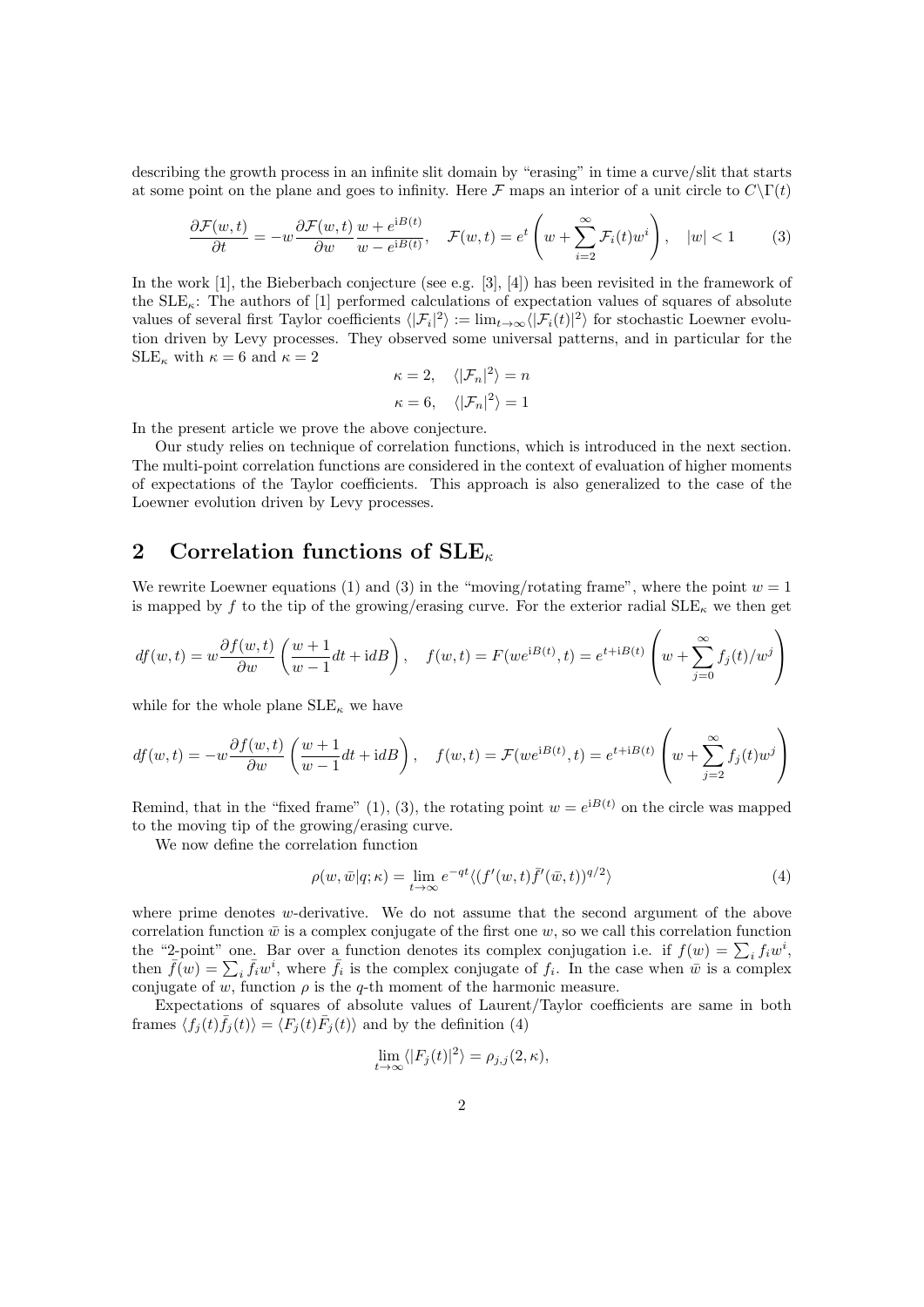where  $ij\rho_{i,j}(q,\kappa)$  are coefficients of expansion of  $\rho(w,\bar{w}|q;\kappa)$ :

$$
\rho(w,\bar{w}|q;\kappa) = 1 + \sum_{i=1}^{\infty} \sum_{j=1}^{\infty} \frac{i j \rho_{i,j}(q,\kappa)}{w^{i+1} \bar{w}^{j+1}}
$$
(5)

for exterior radial SLE or

$$
\rho(w,\bar{w}|q;\kappa) = \sum_{i=1}^{\infty} \sum_{j=1}^{\infty} ij \rho_{i,j}(q,\kappa) w^{i-1} \bar{w}^{j-1}, \quad \rho_{1,1} = 1,
$$
\n(6)

for whole plane SLE.

Diagonal coefficients  $\rho_{j,j}(q,\kappa)$  are invariant in any rotating frame.

Lemma 1: The 2-point correlation function (4) satisfies the following differential equation

$$
\mathcal{L}[\rho](w,\bar{w}|q;\kappa) = \sigma q \rho(w,\bar{w}|q;\kappa)
$$
(7)  

$$
\mathcal{L} = -\frac{\kappa}{2} \left( w \frac{\partial}{\partial w} - \bar{w} \frac{\partial}{\partial \bar{w}} \right)^2 + \frac{w+1}{w-1} w \frac{\partial}{\partial w} + \frac{\bar{w}+1}{\bar{w}-1} \bar{w} \frac{\partial}{\partial \bar{w}} - q \left( \frac{1}{(w-1)^2} + \frac{1}{(\bar{w}-1)^2} - 1 \right)
$$
  
where  $\sigma = 1$  for exterior radial SLE <sub>$\kappa$</sub> , and  $\sigma = -1$  for interior radial or the whole plane SLE <sub>$\kappa$</sub> .

Proof: The proof relies on procedure introduced by Hastings [2] for derivation of multi-fractal

spectrum of  $\text{SLE}_{\kappa}$ . We start with exterior radial  $\text{SLE}_{\kappa}$ .

From (4) it follows that at  $t \to \infty$ 

$$
\frac{\partial}{\partial t}\langle g(w,\bar{w},t)\rangle = q\langle g(w,\bar{w},t)\rangle, \quad g(w,\bar{w},t) = (f'(w,t)\bar{f}'(\bar{w},t))^{q/2}
$$
\n(8)

Using the fact that for the Loewner evolution  $f(w, t + \delta t) = f(\psi(w, \delta t), t)$ , where

$$
d\psi(w,\delta t) = w \frac{\partial \psi(w,\delta t)}{\partial w} \left( \frac{w+1}{w-1} d\delta t + idB(t+\delta t) \right), \quad \psi(w,\delta t = 0) = w
$$

we find that in the first order in  $\delta t$ 

$$
f(w, t + \delta t) = f(w + \delta \phi(w), t), \quad \delta \phi(w) = w \frac{w+1}{w-1} \delta t + i w \delta B - \frac{w}{2} (\delta B)^2, \quad \delta B = B(t + \delta t) - B(t)
$$

and

$$
g(w, \bar{w}, t + \delta t) = g(w + \delta \phi(w), \bar{w} + \delta \bar{\phi}(\bar{w}), t) (1 + \delta \phi'(w))^{q/2} (1 + \delta \bar{\phi}'(\bar{w}))^{q/2}
$$

Equating expectations of RHS and LHS of the above and taking into account that  $\langle \delta B \rangle = 0$ ,  $\langle (\delta B)^2 \rangle = \kappa \delta t$  we obtain

$$
\frac{\partial}{\partial t}\langle g(w,\bar{w},t)\rangle = \mathcal{L}\left[\langle g(w,\bar{w},t)\rangle\right],
$$

Finally, with the help of (4) and (8) we arrive at differential equation (7) with  $\sigma = 1$  for the exterior radial  $\text{SLE}_{\kappa}$ .

For the whole plane  $SLE_{\kappa}$ , equation for correlation functions coincides, due to (2), with that for an interior radial  $SLE_{\kappa}$ . As a consequence derivation for the interior case coincides with that of the exterior, except the factor  $e^{qt}$  must replace  $e^{-qt}$  in (4), so that

$$
\frac{\partial}{\partial t}\langle g(w,\bar{w},t)\rangle = -q\langle g(w,\bar{w},t)\rangle,
$$

and we arrive at equation (7) with  $\sigma = -1$ .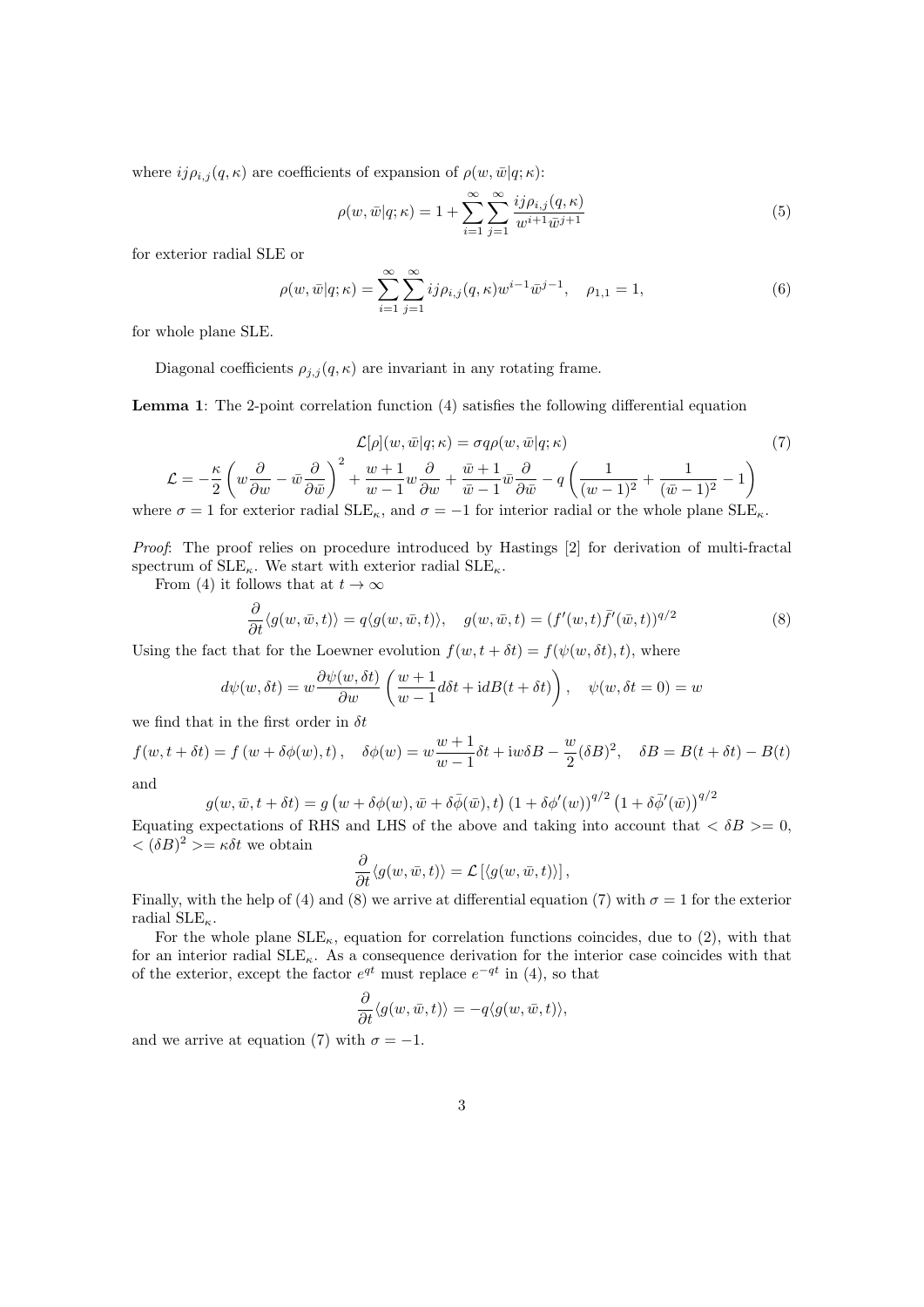## 3 Whole plane  $\text{SLE}_{\kappa}$

Consider the whole plane or interior radial  $\text{SLE}_{\kappa}$  first. Substituting (6) into (7) we get recurrence relation for  $\rho_{i,j}$ :

$$
\sum_{n=0}^{2} \sum_{k=0}^{2} C_{i,j}^{n,k} \theta_{i-n,j-k} = 0, \quad \theta_{i,j} = ij \rho_{i,j}, \quad \theta_{1,1} = 1, \quad \theta_{i \le 0,j} = \theta_{i,j \le 0} = 0 \tag{9}
$$

$$
C_{i,j}^{0,0} = -\left(\frac{\kappa}{2} (i-j)^2 + i + j - 2\right)
$$

$$
C_{i,j}^{1,1} = -4\left(\frac{\kappa}{2} (i-j)^2 - 2q\right)
$$

$$
C_{i,j}^{2,2} = -\left(\frac{\kappa}{2} (i-j)^2 - i - j + 6 - 2q\right)
$$

$$
C_{i,j}^{0,1} = 2\left(\frac{\kappa}{2} (j-i-1)^2 + i - 1 - q\right), \quad C_{i,j}^{1,0} = 2\left(\frac{\kappa}{2} (i-j-1)^2 + j - 1 - q\right)
$$

$$
C_{i,j}^{0,2} = -\left(\frac{\kappa}{2} (j-i-2)^2 + i - j + 2 - q\right), \quad C_{i,j}^{2,0} = -\left(\frac{\kappa}{2} (i-j-2)^2 + j - i + 2 - q\right),
$$

$$
C_{i,j}^{1,2} = 2\left(\frac{\kappa}{2} (i-j+1)^2 + 3 - j - 2q\right), \quad C_{i,j}^{2,1} = 2\left(\frac{\kappa}{2} (j-i+1)^2 + 3 - i - 2q\right)
$$

From this recurrence relation any  $\rho_{i,j}(q,\kappa)$  can be found in a consecutive manner: We express  $\rho_{i,j}$ as a linear combination of 8 coefficients  $\rho_{i,j-1}$ ,  $\rho_{i,j-2}$ ,  $\rho_{i-1,j}$ ,  $\rho_{i-1,j-1}$ ,  $\rho_{i-1,j-2}$ ,  $\rho_{i-2,j}$ ,  $\rho_{i-2,j-1}$ ,  $\rho_{i-2,j-2}$ . At the first step we find  $\rho_{1,2}$ , then  $\rho_{2,2}$  etc up to  $\rho_{1,n}$ . Repeating similar procedure for the second row  $\rho_{2,j}$ ,  $j = 1..n$ , then for the third row  $\rho_{3,j}$ ... up to the n-th row  $\rho_{n,j}$ ,  $j = 1..n$ , we get all  $\rho_{1..n,1..n}$ .

For example

$$
\rho_{2,2}(q,\kappa) = \frac{2q^2}{2+\kappa}
$$

$$
\rho_{3,3}(q,\kappa) = \frac{q^2}{36} \frac{9\kappa^2 + 8(14q + 7 + 16q^2)\kappa + 12(4q + 1)^2}{(2+\kappa)(1+\kappa)(6+\kappa)}
$$

$$
\rho_{4,4}(q,\kappa) = \frac{q^2}{72} (240(2+3q+4q^2)^2 + 16\kappa^5 + 8(744q^4+340+1152q+2363q^2+1572q^3)\kappa^2
$$

$$
+8(701q^2+378q^3+414q+192+144q^4)\kappa^3 + 32(635q^2+56+498q^3+272q^4+258q)\kappa
$$

$$
+ (204q+243q^2+284)\kappa^4) / ((2+\kappa)^2(1+\kappa)(6+\kappa)(2+3\kappa)(10+\kappa))
$$

etc.

Several first expectations of  $\lim_{t\to\infty} \langle |F_j(t)|^2 \rangle = \rho_{j,j}(2,\kappa)$  are then

$$
\langle |F_2|^2 \rangle = \frac{8}{2+\kappa}
$$

$$
\langle |F_3|^2 \rangle = \frac{88\kappa + 108 + \kappa^2}{(2+\kappa)(1+\kappa)(6+\kappa)}
$$

$$
\langle |F_4|^2 \rangle = \frac{8(104\kappa^4 + 22896\kappa + 4576\kappa^3 + 18288\kappa^2 + \kappa^5 + 8640)}{9(2+\kappa)^2(1+\kappa)(6+\kappa)(2+3\kappa)(10+\kappa)}
$$

etc, which coincides with results of computer experiments given in [1].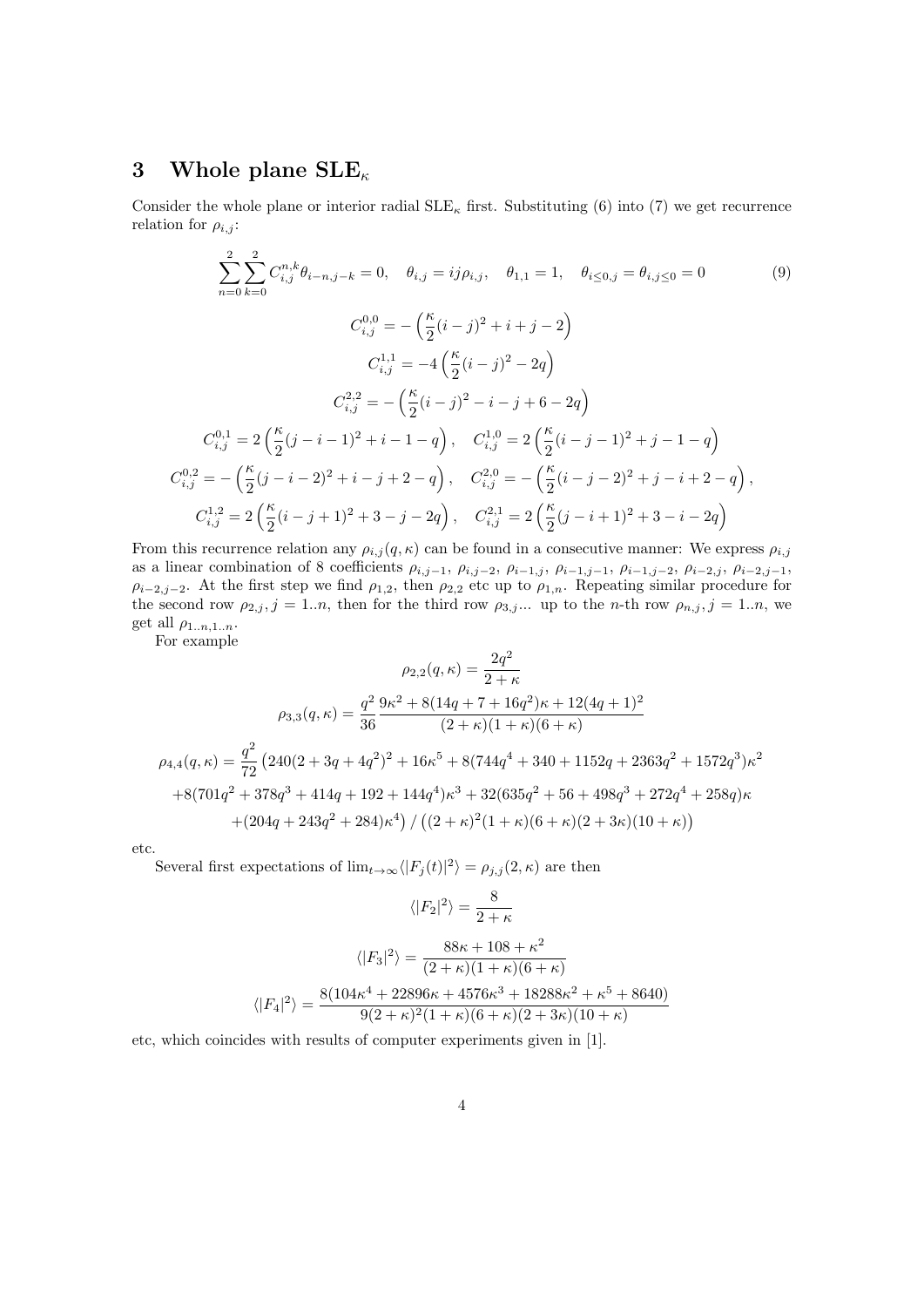There are two particular values of  $\kappa$  for which the following special results hold

#### Theorem 1:

- For  $\kappa = 6, \quad \langle |F_n|^2 \rangle = 1$
- For  $\kappa = 2$ ,  $\langle |F_n|^2 \rangle = n$

Proof: Proof is by direct solution of recurrence relation (9)

- For  $\kappa = 6$ , matrix  $\rho_{i,j}$  is tri-diagonal, i.e.  $\rho_{i,j} = 0$ , if  $|i-j| > 1$ . Nonzero matrix elements are  $\rho_{i,i} = 1$ , and  $\rho_{i,i-1} = \rho_{i-1,i} = -1/2$ . One verifies the first statement of the theorem by direct substitution of  $q = 2, \kappa = 6$ , and the above matrix elements into (9).
- For  $\kappa = 2$ , matrix  $\rho_{i,j}$  is five-diagonal, i.e.  $\rho_{i,j} = 0$ , if  $|i j| > 2$ . Nonzero matrix elements are  $\rho_{i,i} = i$ ,  $\rho_{i,i-1} = \rho_{i-1,i} = (1-2i)\tilde{ }/3,$   $\rho_{i,i-2} = \rho_{i-2,i} = (i-1)/6.$  One verifies the second statement of the theorem by direct substitution of  $q = 2, \kappa = 2$ , and the above matrix elements into (9).

Remark: An alternative proof can be done using the explicit solutions of (7) for  $q = 2$  and  $\kappa = 6, \kappa = 2$ 

$$
\rho(w,\bar{w}|q=2;\kappa=6) = \frac{(1-w)(1-\bar{w})}{(1-w\bar{w})^3}, \quad \rho(w,\bar{w}|q=2;\kappa=2) = \frac{(1-w)^2(1-\bar{w})^2}{(1-w\bar{w})^4}
$$
(10)

It is interesting to note that

$$
\rho\left(w,\bar{w}|q=\frac{(2+\kappa)(6+\kappa)}{8\kappa};\kappa\right)=\frac{((1-w)(1-\bar{w}))^{\frac{6+\kappa}{2\kappa}}}{(1-w\bar{w})^{\frac{(6+\kappa)^2}{8\kappa}}}
$$
(11)

which comprises two of the above special cases.

#### 4 Exterior radial  $\text{SLE}_{\kappa}$

In the exterior problem coefficients in the recurrence relation (9) take the following values

$$
C_{i,j}^{0,0} = -\left(\frac{\kappa}{2}(i-j)^2 + i + j + 2\right)
$$
  
\n
$$
C_{i,j}^{1,1} = -2\kappa(i-j)^2
$$
  
\n
$$
C_{i,j}^{2,2} = -\left(\frac{\kappa}{2}(i-j)^2 - i - j + 2 + 2q\right)
$$
  
\n
$$
C_{i,j}^{0,1} = 2\left(\frac{\kappa}{2}(j-i-1)^2 + i + 1\right), \quad C_{i,j}^{1,0} = 2\left(\frac{\kappa}{2}(i-j-1)^2 + j + 1\right)
$$
  
\n
$$
C_{i,j}^{0,2} = -\left(\frac{\kappa}{2}(j-i-2)^2 + i - j + 2 + q\right), \quad C_{i,j}^{2,0} = -\left(\frac{\kappa}{2}(i-j-2)^2 + j - i + 2 + q\right),
$$
  
\n
$$
C_{i,j}^{1,2} = 2\left(\frac{\kappa}{2}(i-j+1)^2 - j + 1 + q\right), \quad C_{i,j}^{2,1} = 2\left(\frac{\kappa}{2}(j-i+1)^2 - i + 1 + q\right)
$$

Similarly to the whole-plane case, any  $\rho_{i,j}$  can be found recursively. Here we list several first  $\rho_{i,i}$ 

$$
\rho_{1,1}(q,\kappa) = \frac{q^2}{4(\kappa + 1)}
$$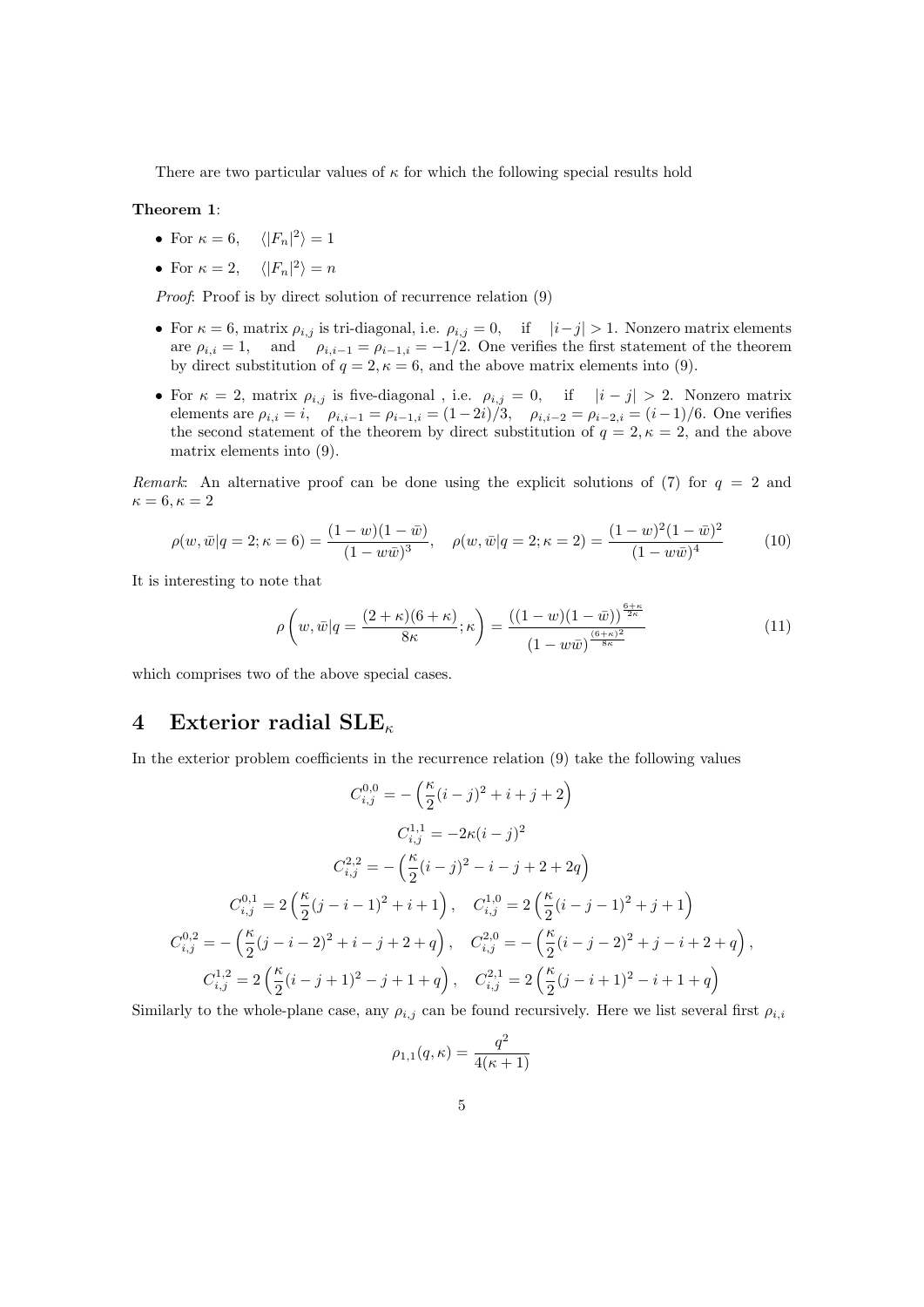$$
\rho_{2,2}(q,\kappa) = \frac{2q^2\kappa(6+\kappa)}{9(\kappa+1)(3\kappa+2)(\kappa+10)}
$$

$$
\rho_{3,3} = \frac{q^2}{576} \left( 840(q-2)^2 + 4(1084 - 1012q + 63q^2)\kappa + 4(3q^2 - 3q + 602)\kappa^4 + 6(3876 + 52q + 349q^2)\kappa^2 + 108\kappa^5 + (532q + 305q^2 + 13620)\kappa^3 \right) / \left( (\kappa+1)(\kappa+3)(3\kappa+2)(2\kappa+1)(\kappa+10)(\kappa+14) \right)
$$

etc. For  $q = 2$  we have expectation values of  $\langle |F_i|^2 \rangle$ :

$$
\langle |F_1|^2 \rangle = \frac{1}{(\kappa + 1)}
$$

$$
\langle |F_2|^2 \rangle = \frac{8\kappa(6 + \kappa)}{9(\kappa + 1)(3\kappa + 2)(\kappa + 10)}
$$

$$
\langle |F_3|^2 \rangle = \frac{\kappa(6 + \kappa)(27\kappa^3 + 446\kappa^2 + 1300\kappa + 264)}{36(\kappa + 1)(\kappa + 3)(3\kappa + 2)(2\kappa + 1)(\kappa + 10)(\kappa + 14)}
$$

etc.

# 5 Multi-point correlation functions

To estimate expectations of higher degrees of the Taylor coefficients, one needs to introduce multipoint correlation functions. For instance, the 4-point correlation function

$$
\rho(w_1, w_2, \bar{w}_1, \bar{w}_2 | q_1, q_2; \kappa) = \lim_{t \to \infty} e^{-(q_1 + q_2)t/2} \langle (f'(w_1, t) \bar{f}'(\bar{w}_1, t))^{q_1/2} (f'(w_2, t) \bar{f}'(\bar{w}_2, t))^{q_2/2} \rangle
$$

allows to estimate

$$
\langle F_i F_j \bar{F}_l \bar{F}_n \rangle, \quad i+j = l+n
$$

from the Taylor/Laurent expansion of  $\rho(w_1, w_2, \bar{w}_1, \bar{w}_2 | 2, 2; \kappa)$ . Similarly to the 2-point case the Taylor/Laurent coefficients can be found by solution of a PDE for the 2n-point correlation function. By analogy with Lemma 1 we have the following

Proposition 1: The 2n-point correlation function

$$
\rho(w_1, \ldots w_n, \bar{w}_1, \ldots, \bar{w}_n | q_1, q_2, \ldots q_n; \kappa) \n= \lim_{t \to \infty} e^{-(q_1 + q_2 + \ldots q_n)t/2} \langle (f'(w_1, t)) \bar{f}'(\bar{w}_1, t))^{q_1/2} \cdots (f'(w_n, t)) \bar{f}'(\bar{w}_n, t) \rangle^{q_n/2} \rangle
$$

satisfies the following second-order linear PDE

$$
\mathcal{L}[\rho](w_1,\ldots w_n,\bar{w}_1,\ldots,\bar{w}_n|q_1,q_2,\ldots q_n;\kappa) = \sigma\left(\sum_{i=1}^n q_i\right)\rho(w_1,\ldots w_n,\bar{w}_1,\ldots,\bar{w}_n|q_1,q_2,\ldots q_n;\kappa)
$$
\n(12)

$$
\mathcal{L} = \frac{\kappa}{2} \left( \sum_{1 \leq i < j \leq n} \left( w_i \frac{\partial}{\partial w_i} - w_j \frac{\partial}{\partial w_j} \right)^2 + \sum_{1 \leq i < j \leq n} \left( \bar{w}_i \frac{\partial}{\partial \bar{w}_i} - \bar{w}_j \frac{\partial}{\partial \bar{w}_j} \right)^2 - \sum_{i=1}^n \sum_{j=1}^n \left( w_i \frac{\partial}{\partial w_i} - \bar{w}_j \frac{\partial}{\partial \bar{w}_j} \right)^2 \right) + \sum_{i=1}^n \left( \frac{w_i + 1}{w_i - 1} w_i \frac{\partial}{\partial w_i} + \frac{\bar{w}_i + 1}{\bar{w}_i - 1} \bar{w}_i \frac{\partial}{\partial \bar{w}_i} \right) - \sum_{i=1}^n q_i \left( \frac{1}{(w_i - 1)^2} + \frac{1}{(\bar{w}_i - 1)^2} - 1 \right)
$$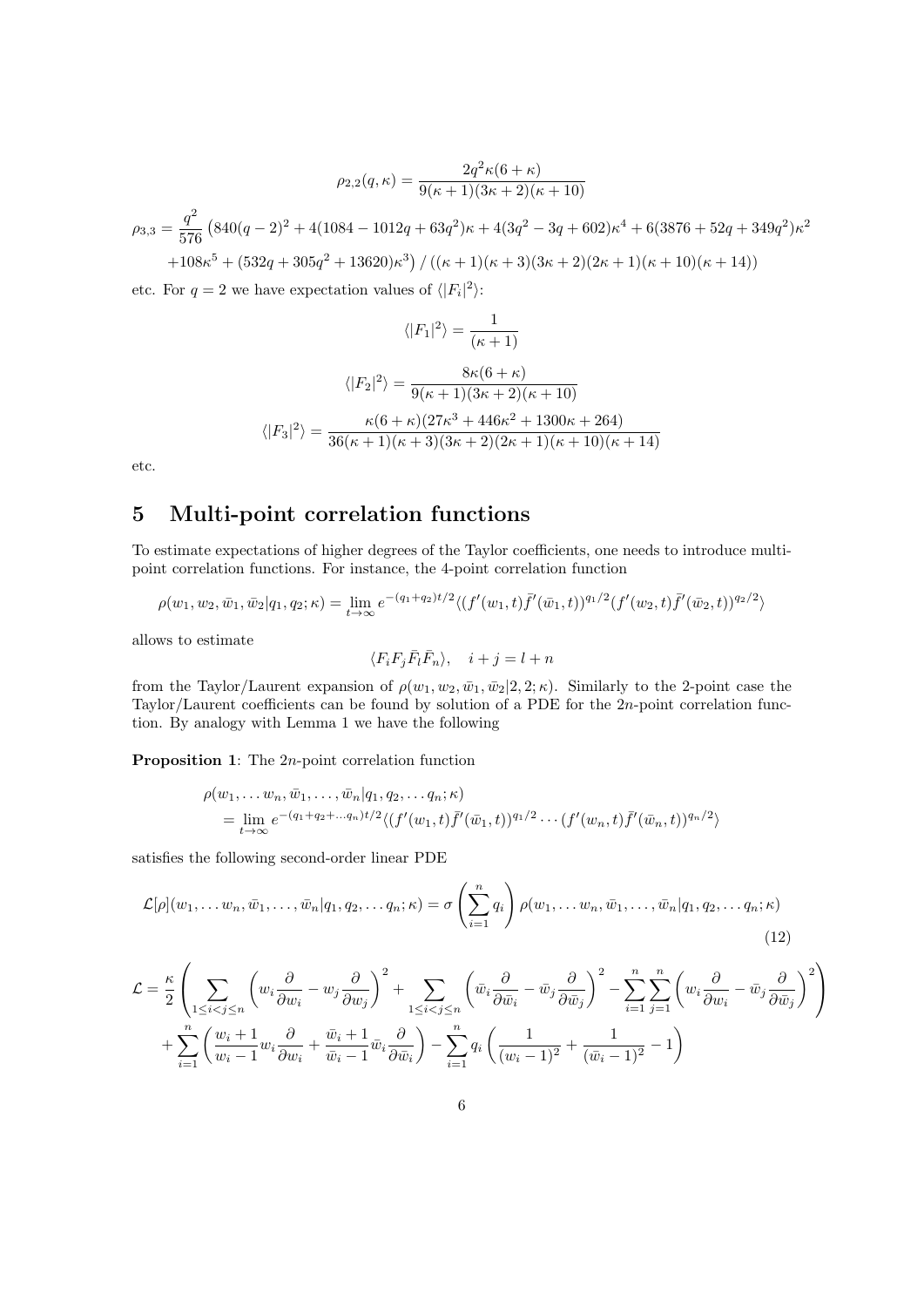where  $\sigma = 1$  for exterior radial SLE<sub> $\kappa$ </sub> and  $\sigma = -1$  for interior radial/whole plane SLE<sub> $\kappa$ </sub>.

Similarly to the 2-point case (4), any coefficient  $\rho_{i_1,i_2,...i_n,j_1,j_2,...j_n}$  of the Taylor/Laurent expansion of the 2n-point function  $\rho$  (below we use vector notations  $i := i_1, \ldots, i_n; j := j_1, \ldots, j_n; w :=$  $w_1, \ldots, w_n; \bar{w} := \bar{w}_1, \ldots, \bar{w}_n; q := q_1, \ldots, q_n)$ 

$$
\rho(w,\bar{w}|q,\kappa) = 1 + \sum_{i_1=1}^{\infty} \cdots \sum_{i_n=1}^{\infty} \sum_{j_1=1}^{\infty} \cdots \sum_{j_n=1}^{\infty} i_1 i_2 \cdots i_n j_1 j_2 \cdots j_n \rho_{i,j}(q;\kappa) w_1^{-\sigma i_1-1} \cdots w_n^{-\sigma i_n-1} \bar{w}_1^{-\sigma j_1-1} \cdots \bar{w}_n^{-\sigma j_n-1},
$$

can be found in a consecutive manner using the "2n-dimensional" recursion relation

$$
\sum_{l_1=0}^2 \cdots \sum_{l_n=0}^2 \sum_{k_1=0}^2 \cdots \sum_{k_n=0}^2 C_{i,j}^{l,k} \rho_{i-l,j-k} = 0, \quad \rho_{1,1,\dots,1} = 1, \quad \rho_{i<0,j} = \rho_{i,j<0} = 0,
$$

where expressions for  $C_{i,j}^{l,k}$  can be explicitly found by substitution of the above Taylor/Laurent expansion of  $\rho(w,\bar{w}|q;\kappa)$  into (12).

## 6 Non-Brownian processes

The above considerations generalize straightforwardly to the case of stochastic Loewner evolution driven by Levy processes  $L(t)$ . Following Hastings' approach [2], one arrives to the analog of equation (7) for the two-point correlation function

$$
-\hat{\eta}[\rho](w,\bar{w}) + \frac{w+1}{w-1}w\frac{\partial\rho(w,\bar{w})}{\partial w} + \frac{\bar{w}+1}{\bar{w}-1}\bar{w}\frac{\partial\rho(w,\bar{w})}{\partial \bar{w}} - q\left(\frac{1}{(w-1)^2} + \frac{1}{(\bar{w}-1)^2} - 1 + \sigma\right)\rho(w,\bar{w}) = 0,
$$
\n(13)

where

$$
\hat{\eta}[\rho](w,\bar{w}) = -\lim_{t \to 0} \frac{\langle \rho(e^{iL(t)}w, e^{-iL(t)}\bar{w}) - \rho(w,\bar{w}) \rangle}{t}, \quad L(t=0) = 0.
$$

Equations for multi-point correlation functions can be also derived in a similar manner.

As suggested in [1] one can consider the coefficient problem for Levy processes with characteristic functions of the following type:

$$
\langle e^{i\tau L(t)} \rangle = e^{-t\eta(\tau)}, \quad \eta(n) = \bar{\eta}(n) = \eta(-n).
$$

For these processes, in the whole plane/interior radial ( $\sigma = -1$ , (6)) case we have

$$
\hat{\eta}[\rho](w,\bar{w}) = \eta \left(w\frac{\partial}{\partial w} - \bar{w}\frac{\partial}{\partial \bar{w}}\right)[\rho](w,\bar{w}) = \sum_{i=1}^{\infty} \sum_{j=1}^{\infty} ij \rho_{i,j} \eta_{i-j} w^{i-1} w^{j-1}.
$$

where  $\eta_i := \eta(i)$ .

By analogy with the Brownian case, the coefficient moment expectations can be obtained from recurrence relation (9) with

$$
C_{i,j}^{0,0} = -\eta_{i-j} - i - j + 2,
$$
  

$$
C_{i,j}^{1,1} = -2(\eta_{i-j} - 4q),
$$